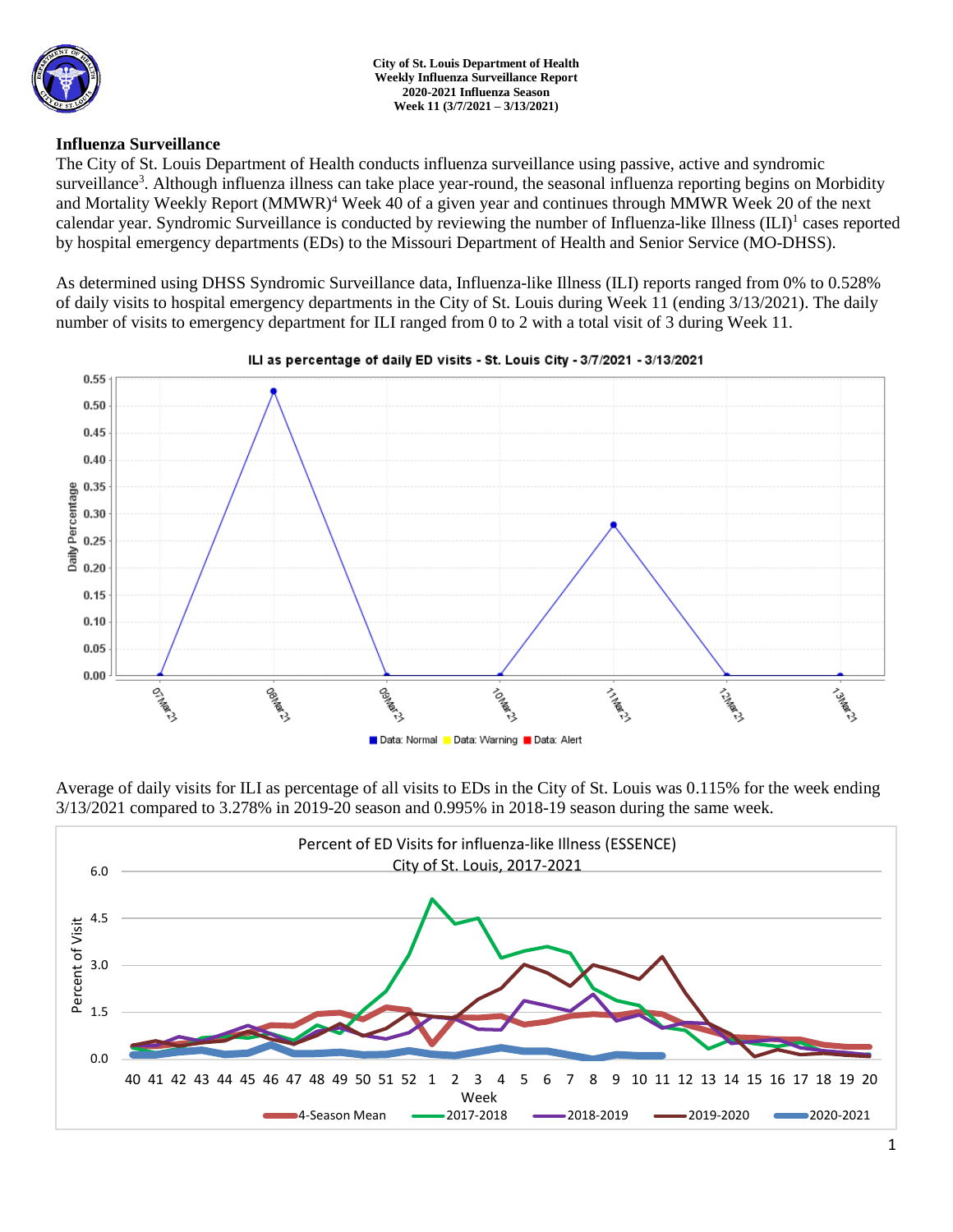

#### **City of St. Louis Department of Health Weekly Influenza Surveillance Report 2020-2021 Influenza Season Week 11 (3/7/2021 – 3/13/2021)**

Passive Surveillance is conducted through reporting of confirmed influenza cases<sup>2</sup> from various surveillance sites like hospitals, offices of healthcare providers, and laboratories. As of the current influenza season, for the week ending 3/13/2021, there have been 6 cases of Influenza A and 10 cases of Influenza B for a total of 16 influenza cases from the city of St. Louis. Influenza A accounted for 37.5% and influenza B accounted for 62.5% of total influenza cases. The data of the latest weeks is provisional and is subject to change in the following weeks.

# **Table 1: Number of Laboratory Positive Influenza Cases by Influenza Type**

| Influenza Type              | Week 8<br>$(2/14/2021 -$<br>2/20/2021 | Week 9<br>$(2/21/2021 -$<br>2/27/2021 | Week 10<br>$(2/28/2021 -$<br>3/6/2021 | Week 11<br>$(3/7/2021 -$<br>3/13/2021 | 2020-2021*<br>Season-to-Date | Percentage |
|-----------------------------|---------------------------------------|---------------------------------------|---------------------------------------|---------------------------------------|------------------------------|------------|
| Influenza A                 | 0                                     |                                       | 0                                     |                                       | 6                            | 37.5%      |
| Influenza B                 | 0                                     |                                       | 0                                     |                                       | 10                           | 62.5%      |
| Influenza unknown / Untyped | 0                                     | 0                                     | 0                                     |                                       | 0                            | 0%         |
| <b>Total</b>                | 0                                     |                                       | 0                                     |                                       | 16                           | 100%       |

# **Table 2: Number of Laboratory Confirmed Influenza Cases by Age Group**

| <b>Age Group</b> | Week 8<br>$(2/14/2021 -$<br>2/20/2021 | Week 9<br>$(2/21/2021 -$<br>2/27/2021 | Week 10<br>$(2/28/2021 -$<br>3/6/2021 | Week 11<br>$(3/7/2021 -$<br>3/13/2021 | 2020-2021*<br>Season-to-Date | Percentage |
|------------------|---------------------------------------|---------------------------------------|---------------------------------------|---------------------------------------|------------------------------|------------|
| 0 to 4 years     | 0                                     |                                       | 0                                     |                                       |                              | 12.5%      |
| 5 to 14 years    | 0                                     | 0                                     | 0                                     | 0                                     |                              | 12.5%      |
| 15 to 24 years   | 0                                     | 0                                     | 0                                     | 0                                     |                              | 12.5%      |
| 25 to 49 years   | 0                                     |                                       | 0                                     | O                                     | 6                            | 37.5%      |
| 50 to 64 years   | 0                                     | O                                     | $\mathbf 0$                           | O                                     |                              | 12.5%      |
| 65+ years        | 0                                     | O                                     | 0                                     | 0                                     |                              | 12.5%      |
| <b>Total</b>     | 0                                     |                                       |                                       |                                       | 16                           | 100%       |

### **Table 3: Number of Laboratory Confirmed Influenza Cases by Age Group and Type** For Cases Reported between 09/27/2020 and 3/13/2021

| <b>Age Group</b> | <b>Type A</b> |      | <b>Type B</b> |      | <b>Unknown Type</b> |   | <b>Total</b> |      |
|------------------|---------------|------|---------------|------|---------------------|---|--------------|------|
|                  | n             | %    | n             | %    | n                   | % | n            | %    |
| 0 to 4 years     |               | 16.7 |               | 10.0 | 0                   |   |              | 12.5 |
| 5 to 14 years    |               | 33.3 |               | 0.0  | 0                   |   |              | 12.5 |
| 15 to 24 years   |               | 16.7 |               | 10.0 | 0                   |   |              | 12.5 |
| 25 to 49 years   | 0             | 0.0  | 6             | 60.0 | 0                   |   | 6            | 37.5 |
| 50 to 64 years   |               | 16.7 |               | 10.0 | 0                   |   |              | 12.5 |
| 65+ years        |               | 16.7 |               | 10.0 | 0                   |   |              | 12.5 |
| Total            |               |      | 10            |      |                     |   | 16           |      |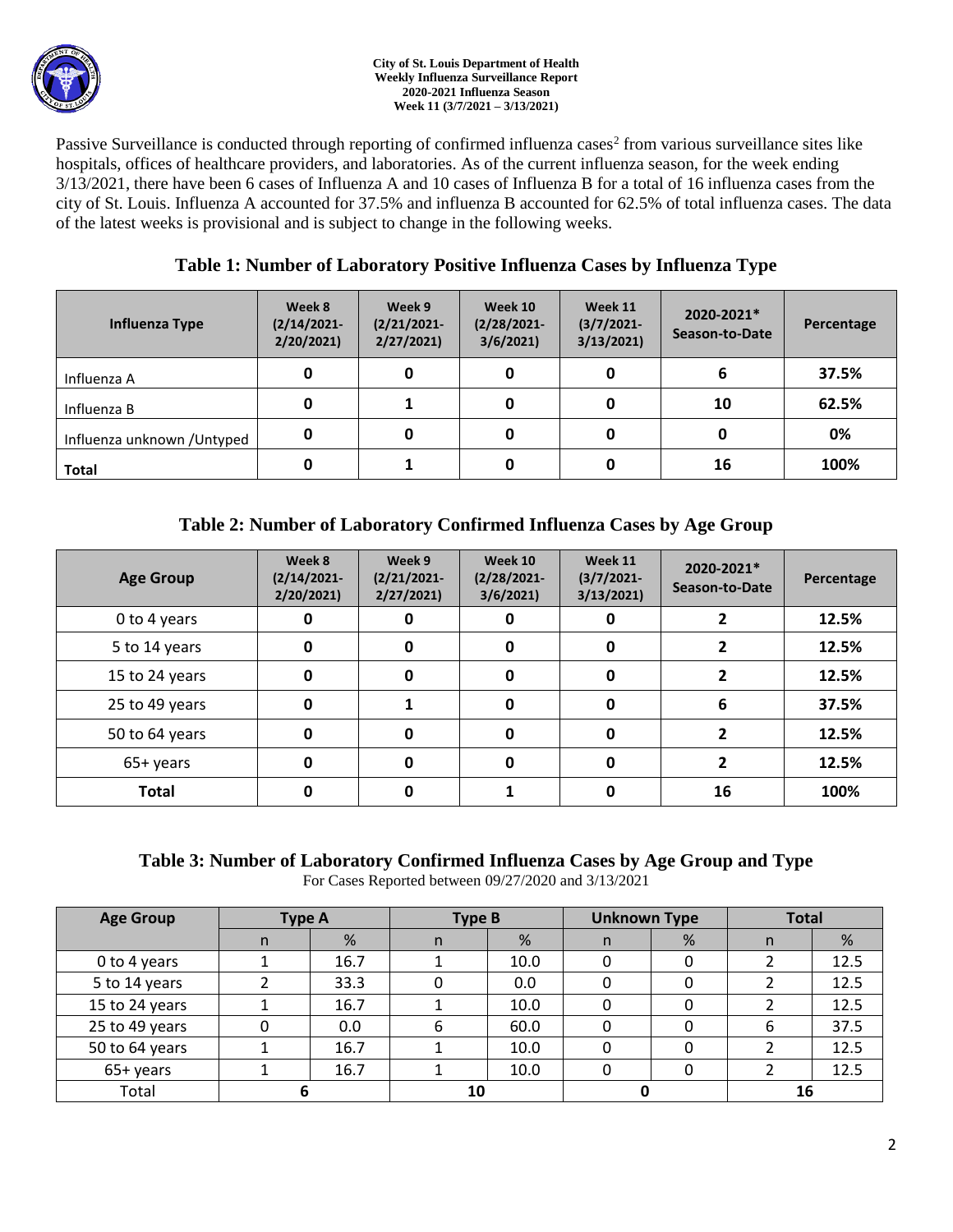| <b>Previous</b> |           |           |           |           |           | 4-Season    | 4-Season      |
|-----------------|-----------|-----------|-----------|-----------|-----------|-------------|---------------|
| <b>Seasons</b>  | 2016-2017 | 2017-2018 | 2018-2019 | 2019-2020 | 2020-2021 | <b>Mean</b> | <b>Median</b> |
| Week 8          | 446       | 133       | 106       | 340       |           | 256         | 237           |
| Week 9          | 219       | 83        | 161       | 157       |           | 155         | 159           |
| Week 10         | 87        | 73        | 137       | 113       |           | 103         | 100           |
| Week 11         | 75        | 52        | 80        | 222       | 0         | 107         | 78            |

# **Table 4: Total Number of Laboratory Confirmed Influenza Cases Through Previous 4 Seasons**



## **City of St. Louis Influenza Outbreaks:**

During the week ending 3/13/2021, there have been no outbreaks of influenza reported to the City of St. Louis Department of Health.